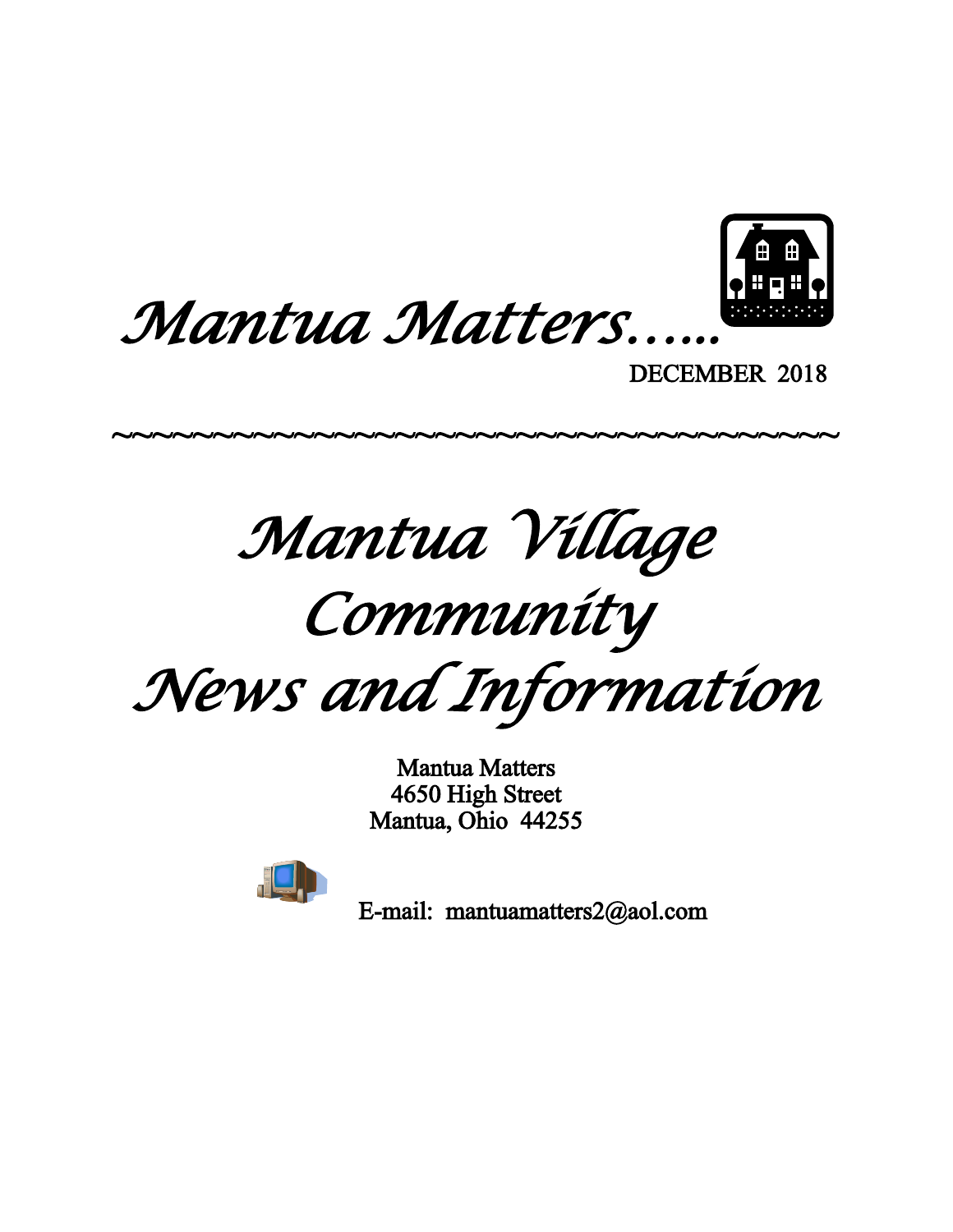

## Tis the season…

Brrrrr...Baby It's Cold Outside...Time to get ready for the holidays! This issue covers December, January and February. Please read and enjoy!

~~~~~~~~~~~~~~~~~~~~~~~~~~~~~~~~~~~~~~~~~~~~~~~



# NUMBERS TO KNOW…

EMERGENCY…911 Police…330-274-2251 Fire…330-274-3535

Village Hall…330-274-8776 Mayor's Office…330-274-8776 Ext. 155 Service Department…330-274-8776 Ext. 150 Water/Sewer Billing…330-274-8776 Ext. 150 Park Lodge Rental…330-274-8776 Ext. 150 Income Tax…330-274-8776 Ext. 151 Spectrum Cable…1-877-570-6291 Mantua Township, Jodi Thompson 330-274-8443 Shalersville Township, Jill Corbett 330-274-3655 Zoning…330-274-8776 Ext. 152 Mantua Matters…330-872-5496 Trash & Recycling, Kimble Companies…1-800-201-0005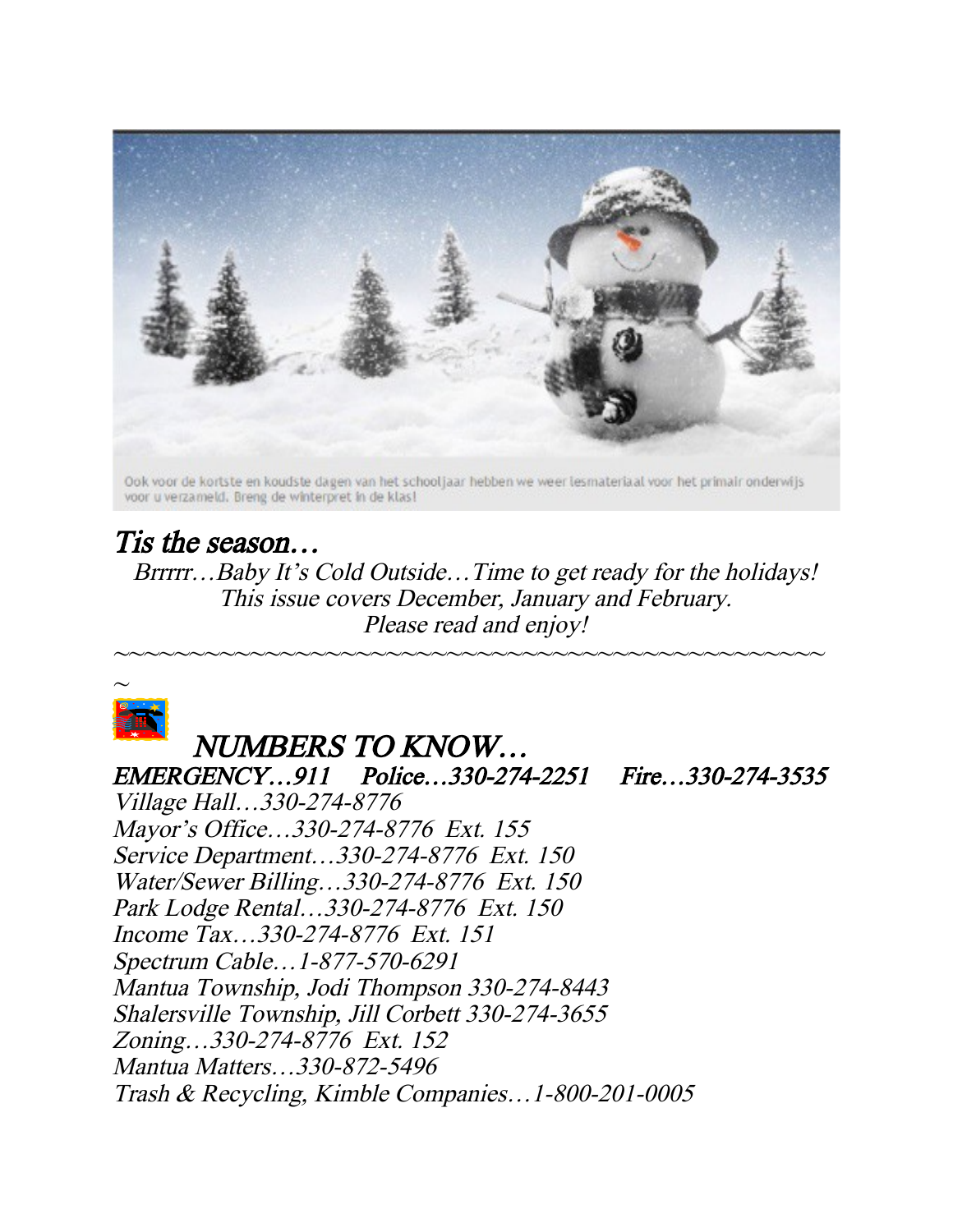

# From the Mayor's Desk…

## The Mayor's Corner

Council and I want to thank our residents and property owners again for supporting the "Road Tax Levy". While it generates about \$75K a year, in the scheme of things that is not a lot. But we have tried successfully to spend it wisely. That being said…

## WE WANT TO THANK ALL OF YOU FOR SUPPORTING THE RENEWAL.

We will continue to use your money wisely. John Trew, our village Administrator and I will start working on the plans for next year's road improvements.

### Committee members needed

If you are looking to become involved in your community, we have two (2) vacant seats on the Landmark Committee. Please send a letter of interest to [mantuamayor@sbcglobal.net](mailto:mantuamayor@sbcglobal.net).

#### Trails

 The Buchert Park Trail runs along the north side of the Cuyahoga River. We applied for a Nature Works Grant for \$32,644.00 with the DMRC donating the local match of approximately \$12,338.00 bringing the total project in at around \$44-45K. Thanks, DMRC group! This project is complete.

Also, you will notice new signage along the trails. This project is being sponsored by the Mantua Rotary in conjunction with the DMRC. Thank you to both groups for your community support!

### Capital Improvements

We just heard from District 7 that we will receiving OPWC funding for repairs to the Reservoir \$300,000 in grant and \$150,000 in loan totaling \$450,000. Those funds won't be released until July 01, 2019.

Council held a workshop on November 06, 2018. This was to review the many projects that our on our list of things that need to be addressed in the village. Council has chosen four (4) projects to review and discuss at the November Council meeting to choose which they feel we should move forward on for 2020. Cemetery News

#### This year as you can see the Village has been making improvements to the cemetery. We have repaired the roof on the mausoleum, pressure washed it and sealed it. We've put in a new sidewalk at the entrance to mausoleum. We will be replacing the doors and putting in handrails on both side of the sidewalk. We have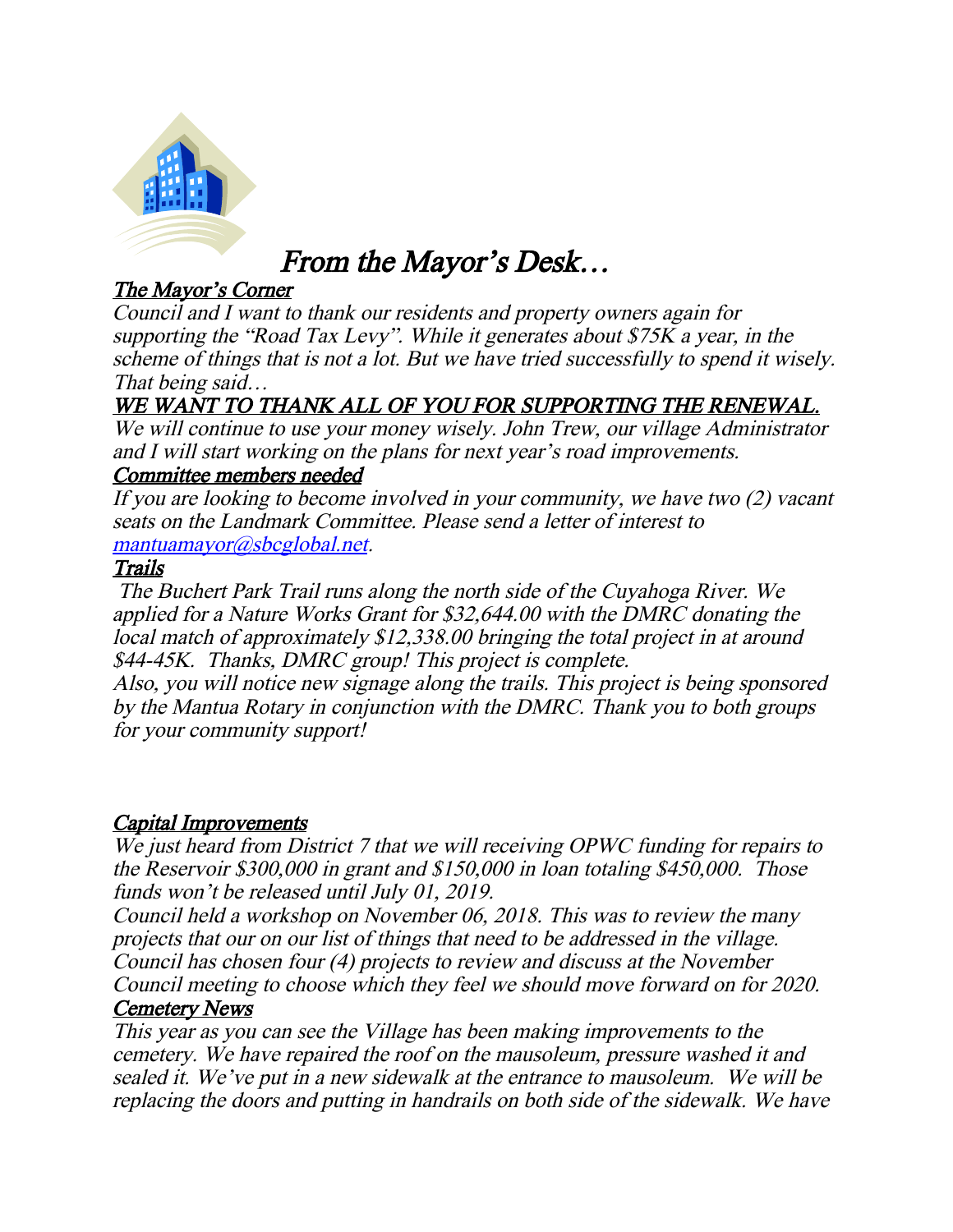removed seven (7) trees that were a hazard and will be planting four (4) new trees this fall. These projects were funded by the Cemetery's Thompson Trust. The following are some of things the Village will be contacting residents about this fall. This is to help make the cemetery look even better. You can go to the Village's website section 955 for full details at villageofmantua.com. The Service Department conducts two annual cemetery cleanups, spring and fall. On a semi-annual basis, all ground mounted decorations will be removed for general cleanup purposes. Spring cleanup will start April 1st and fall cleanup will start October 15th. Any items desired to be retained must be removed.

## 955.12 FLORAL DECORATIONS, VASES AND URNS.

#### (a) All flower beds must be in front of headstones. No flower beds are permitted behind headstones

(b) The planting of annual/perennial flowers or placement of artificial flowers and miscellaneous decorations are permitted at the gravesite throughout the year. Those who place decorations on the gravesites are requested to maintain these items; there are trash cans available for disposal of items and access to water.

### 955.13 Planting and Adornments

 (f) No planting of permanent plants, such as trees, shrubs, flowers, etc., is permitted without prior approval of the Superintendent.

(g) All trees, shrubs, and/or bushes must be maintained within the boundaries of the lot or grave and must in no way interfere with or touch adjoining lots or graves. Trees and shrubs may not be cut off above ground level for removal; they must be removed completely including roots.

(h) No fences or enclosures of any kind will be permitted.

#### Mayor Linda Clark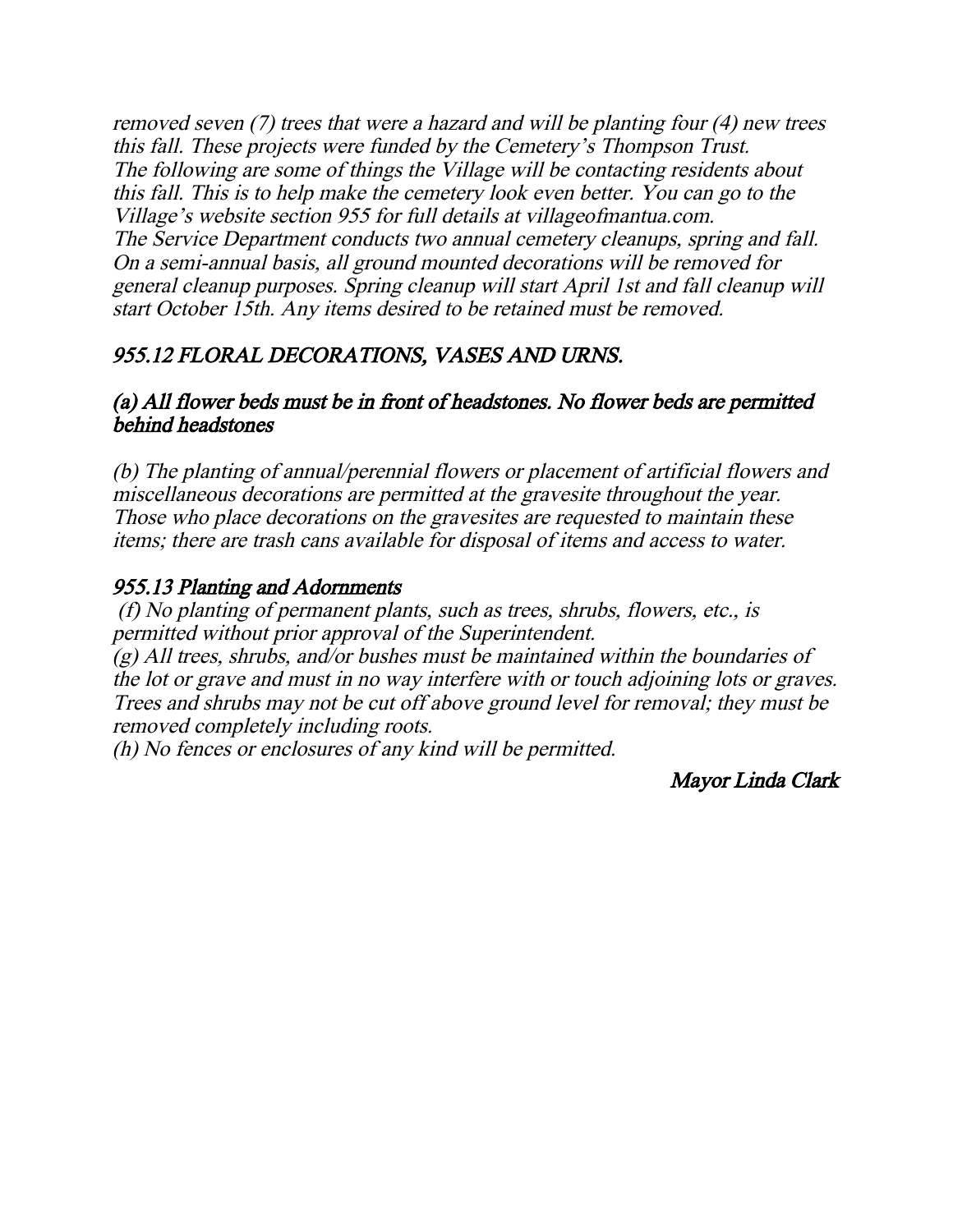

Council Meetings are the third Tuesday at 7:00 p.m. each month at the Administration Building



# Start Talking! Portage

Our Mission statement – Start Talking! Portage  $(S T ! P)$  is a community partnership working to end substance abuse by providing education, resources, and prevention tools in order to promote healthy lifestyles.

Contact information: 330-274-8776 x155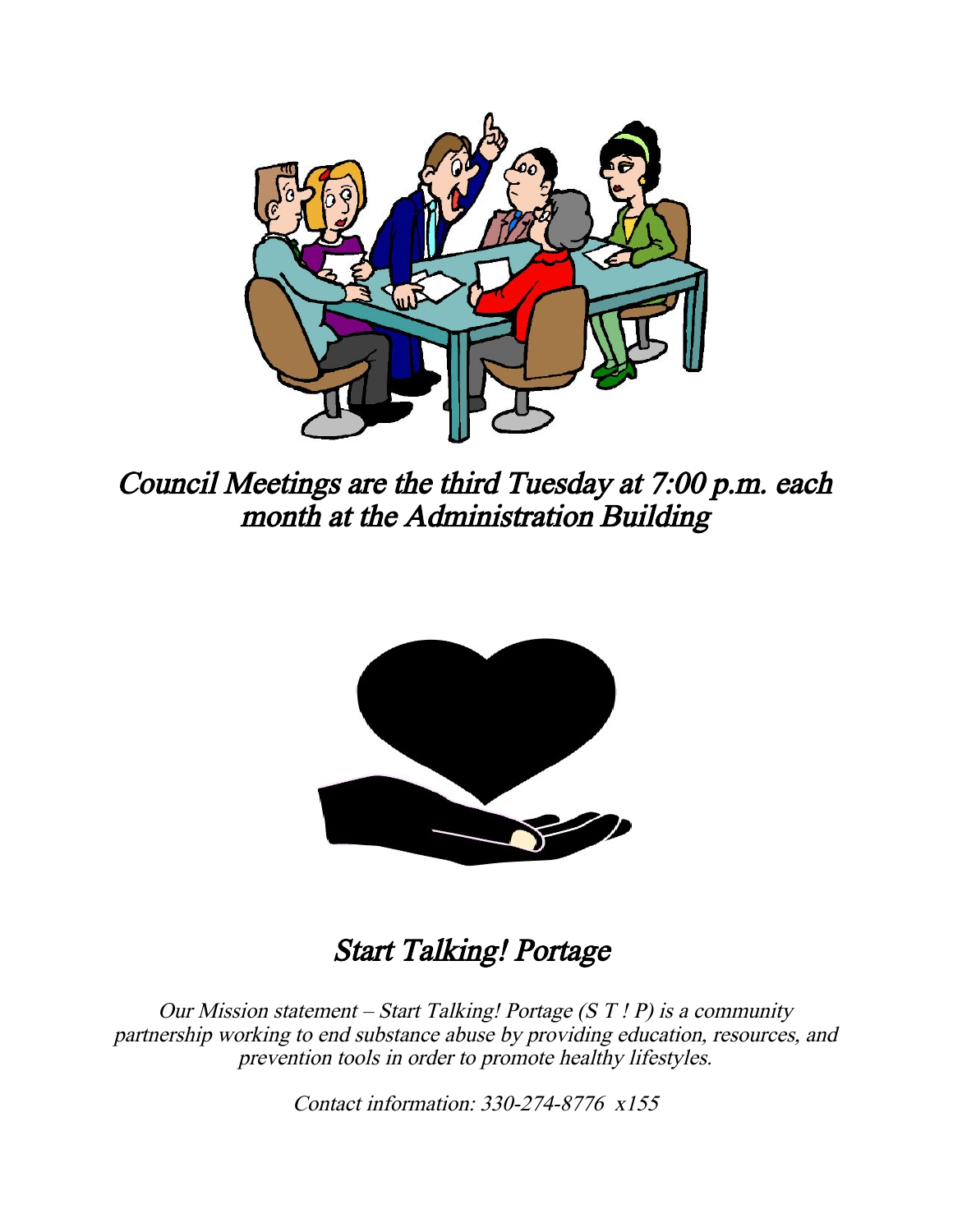After hours: 330-842-3720 Addiction Helpline: 330-678-3006 Mental Health Crisis line: 330-296-3555 Crisis text line: Text 4Hope to 741 741

 $New N/A$  meetings – Saturdays, weekly 7:30 p.m., Mantua Center Christian Church will begin again soon (watch our Facebook page for updates) Tuesdays, weekly 7:30 p.m., Kent Christ Episcopal Church Thursdays, weekly 2:00 p.m., Kent Episcopal Church Visit our Facebook page Start Talking Portage. Come to our monthly Meeting – 4th Tuesday of each month.

VIEW OUR FACEBOOK PAGE FOR THE LOCATION OF OUR NEXT **MEETING** 

Debby Smith



# From the Police Department…

## CAR SAFETY FOR THE WINTER

"Ohio's winters are known for their unpredictability," commented Chief Urso. "I suggest you take the following precautions in order to stay safe on the road:"

- 1. Pay attention to weather reports
- 2. Keep your gas tank at least half full
- 3. When it's icy, avoid parallel parking, since it's easier to get stuck when you have to turn your wheels.
- 4. Don't stop or start suddenly if it's icy. If your vehicle has ABS, apply constant pressure to the brake pedal to stop; don't pump your brakes, as the system will start over each time you release your foot from the pedal. If you start to slide, always steer in the same direction that the rear of your auto is going.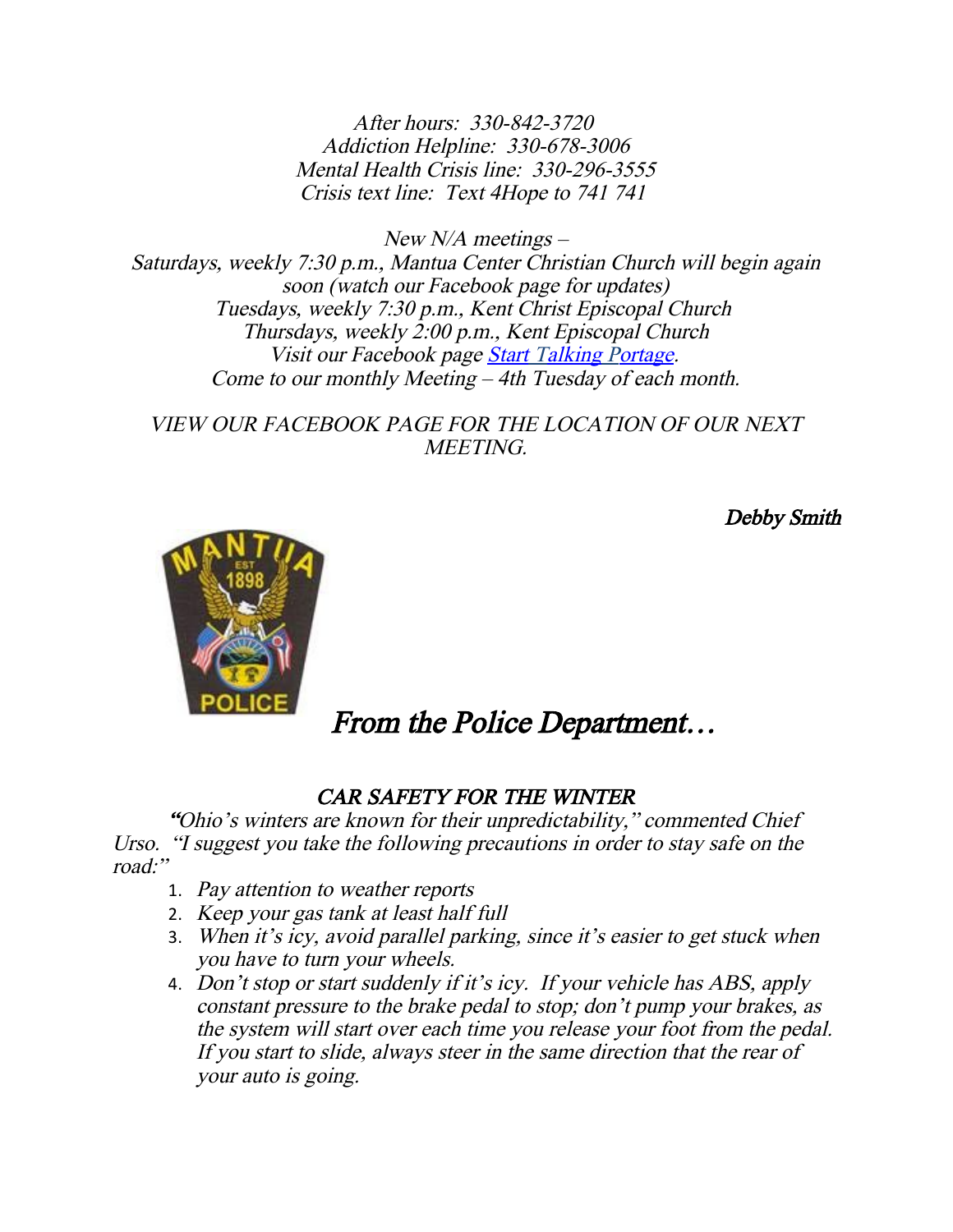5. Allow extra time to get to your destination. Don't drive recklessly because you're going to be late. It's better to be late, rather than crash and not get there at all.

Chief Urso mentioned that preparing an emergency kit for your car is also a good idea. Include items such as: blankets, extra clothing, dry rations (raisins, nuts, candy), bottled water, an LED flashlight with extra batteries, flares, a steel shovel and sand in case you get stuck, and a fully charged cell phone. The Chief said that the best protection from problems with winter driving is winterizing your car—get a tune up, consider snow tires or chains. Chief Urso concluded that winter driving does not have to be a hazardous undertaking. A few simple precautions can prevent accidents from happening and keep you prepared just in case they do occur.

## SHOPPING SAFELY FROM HOME

While shopping from home allows you to shop at your own convenience, that convenience does not come without risk. Follow these tips to help you shop safely from your home.

#### Know who you're dealing with.

Your best protection when shopping from home is to do business with companies you know to be legitimate. If you're not familiar with the company's reputation, it's important to check up on it.

## Look for a company's online privacy policy.

Many companies with privacy practices post their privacy policy on their Web site. A company's privacy policy should disclose what information is being collected on the Web site and how that information is being used. Before you provide a company with personal information, check or request its privacy policy.

#### • Pay by credit or charge card.

If you pay by credit or charge card online, your transaction will be protected by the Fair Credit Billing Act. Under this law, consumers have the right to dispute charges under certain circumstances and temporarily withhold payment while a creditor is investigating them. In the case unauthorized use of a consumer's credit card, consumers are generally held liable for the first \$50 in charges.

#### • Checking shipping and handling fees

Retailers often add a shipping and handling fee to the price of an item, based on where the order is shipped, the cost, or weight of the goods. Online buyers generally can select from several delivery options at various costs. Be sure to find out about the options and costs and the chose the delivery method you prefer or the retailer may decide for you. Also check return and restocking policies before you order. Because items such as software or CDs can be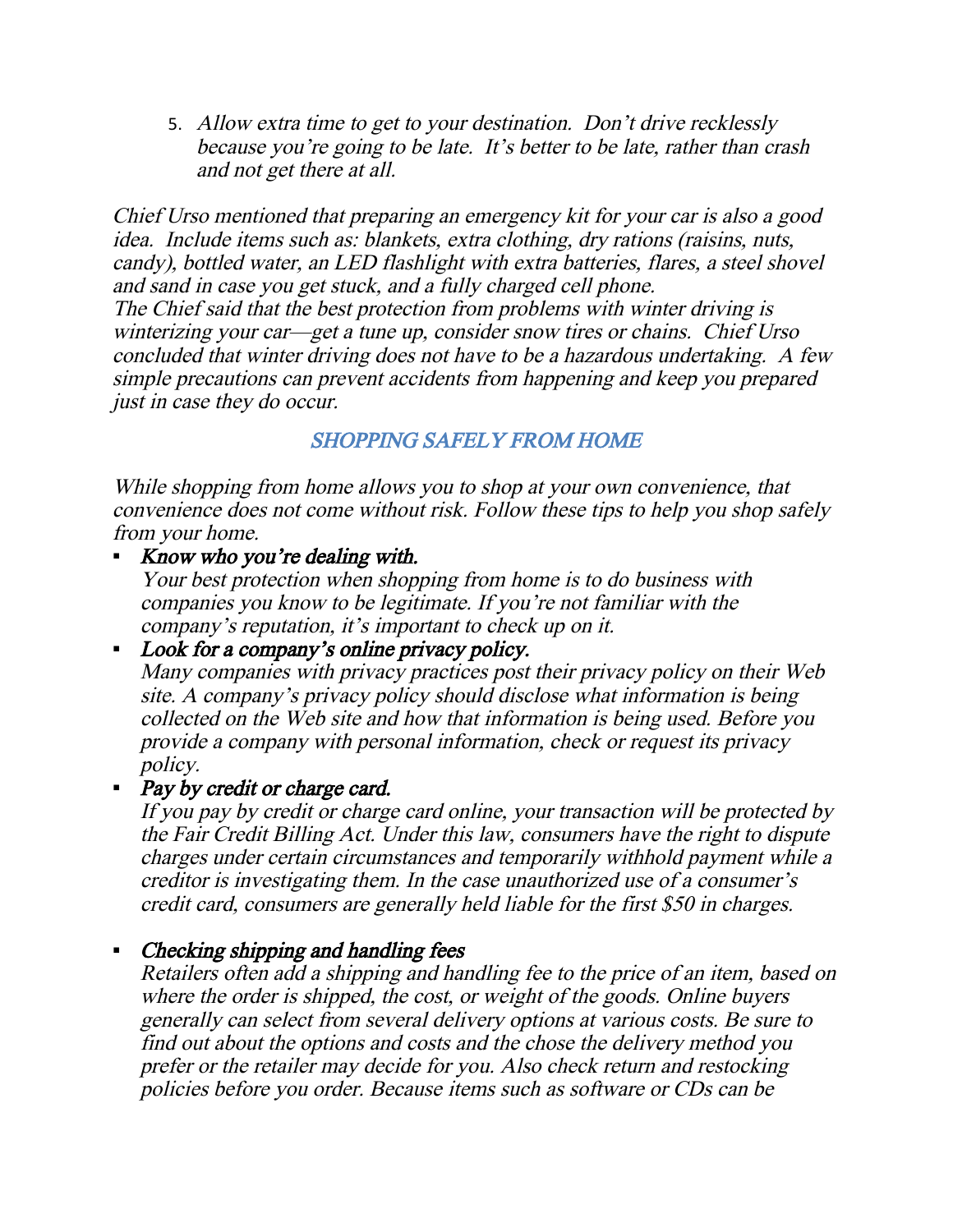copied, they are sometimes not returnable. Companies also may charge a restocking fee if you return an item

## Keep records of your purchases.

When ordering by phone or computer, write down or print out information related to the transaction, including the seller's name, address, and telephone number; the name of the person you spoke with, if applicable; a description of what you ordered; and the seller's delivery date, terms, and return policies.

## Seek help if you run into a problem.

If you can't resolve your problem by working directly with the company, contact the Attorney General's Office at 1-800-282-0515, your Better Business Bureau, or the Federal Trade Commission's toll-free helpline at 1-877-FTC-HELP (382-4357).

These tips are important because while just five years ago, 27 percent of computer users were using the Internet, now 81 percent of the computer users are online. And North Americans represent 43 percent of the online population with the Internet waves spreading rapidly beyond its U.S. origins, according to the Computer Industry Almanac.

It is important for all of us to look not only for our own safety when shopping from home but also for the safety of our elderly and other vulnerable populations because they are often the target of con artists and scammers.

By arming them with the proper tools and knowledge, we can prevent consumers from losing more money to deceitful sweepstakes solicitors and telemarketers.

Mantua Village Council passes new Distracted Driving Law On December 20th, a new ordinance will go into effect. The ordinance is a Distracted Driving Law (ORD. 331.45)

This law was passed by Council on November 20th and makes the following a primary offense:

1. Writing, Sending, or Reading a Text Based Communication.

2. Using a Mobile Communications Device to send, read, create, play or interact with internet-based content

3. Holding an animal of any type or by allowing an animal to distract their ability from operating a motor vehicle safely.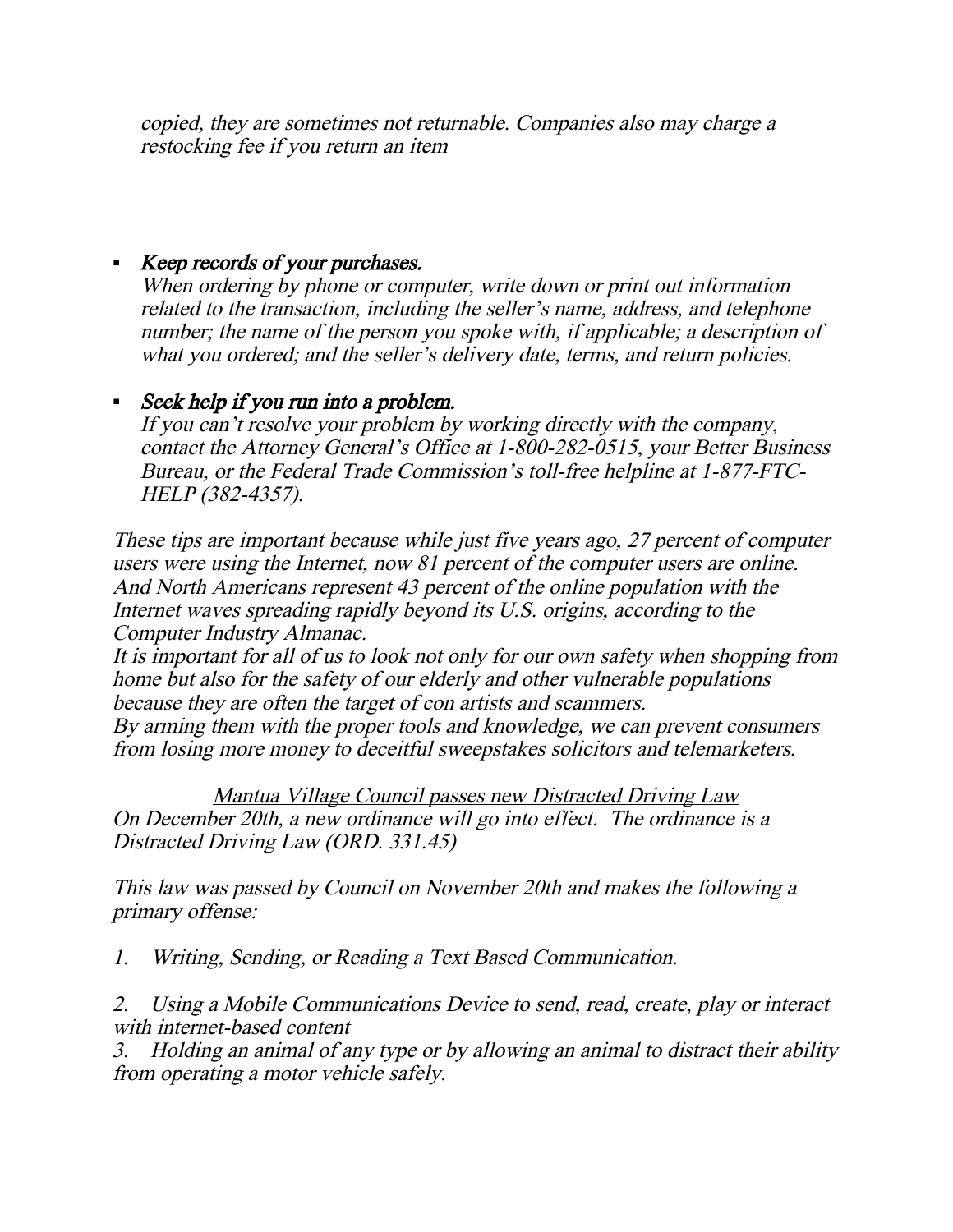The exemptions for this law are:

1. Persons using a mobile communications device for emergency purposes...i.e. contact with law enforcement, hospitals, health care providers, fire departments, or other similar emergency agencies.

2. Persons driving a public safety vehicle who uses mobile communication devices in the course of the person's duties while operating an emergency or public safety vehicle.

3. Persons using a mobile communication device whose vehicle is stationary and outside a lane of travel or is stopped due to inoperability of a vehicle.

4. Persons reading, selecting, or entering a name of a telephone number in a mobile communications device for the purpose of making or receiving a telephone call.

5. Persons using a mobile communications device in conjunction with a voice operated or hands-free device feature or function of their vehicle.

This is a Primary Offense.

The 1st violation is a Minor Misdemeanor.

If, within one year, the person is convicted of a second violation of this ordinance or... causes a vehicle collision resulting in personal injury to any person because of a violation of this ordinance, the charge is a 3rd degree misdemeanor.

This new ordinance will be posted to the Village's webpage.

A few things to remember during the Winter months:

1) Check on the elderly during extremely cold weather. A cause for concern would be snow not being cleared, mail piling up, etc.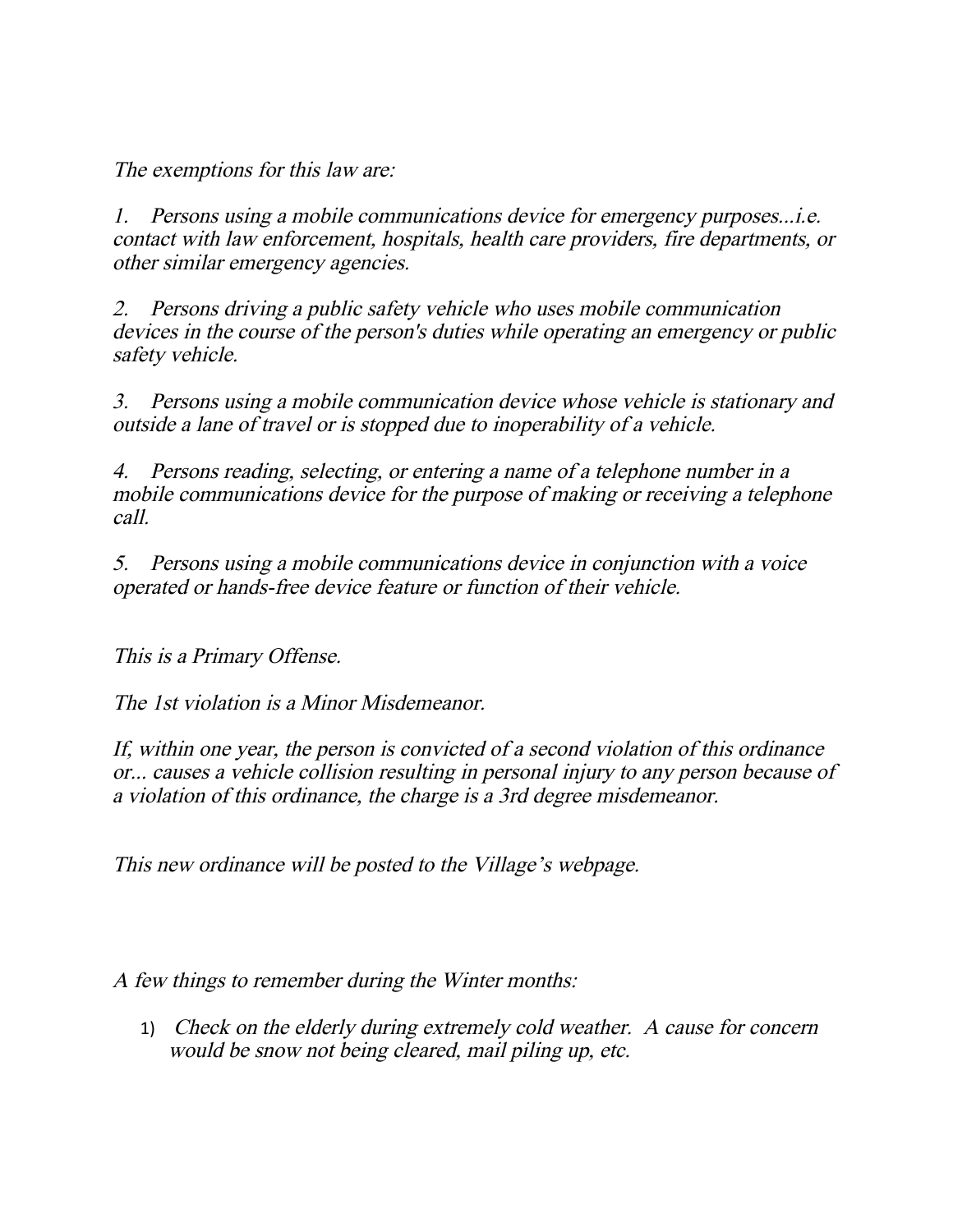- 2) Bring pets indoors during extreme cold temperatures. If walking your pet after the surface has been treated with salt, be sure to clean their feet afterwards. Salt that gets stuck in their pads can cause burns.
- 3) It is illegal to leave your car unattended while running. Remote starters are exempt from this.
- 4) Residents are responsible to remove snow from their sidewalks. Snow may NOT be pushed into the roadway or block fire hydrants.

Currently going through Council is Ordinance 2018-54, which would increase the penalty for parking citations in the Village. Once passed, the revised Section 351.99 of the Codified Ordinances will be in effect 30 days after the Final Reading. We will post updates on our Facebook Page as this progresses.

We recently hired Michelle Burnett as a part time dispatcher. Welcome Michelle!!

From all of us at the Mantua Police Department, we wish you a very Merry Christmas, and a Happy New Year!! Stay Safe, and God Bless.

SANTA WILL BE AT THE MINI PARK ON FRIDAY, DECEMBER 7TH, AT 6PM!



Chief Joe Urso



## News from the Service Department…

Winter is upon us!! Please remember the rules about removing snow from your residence and parking areas. It is prohibited to remove snow from your parking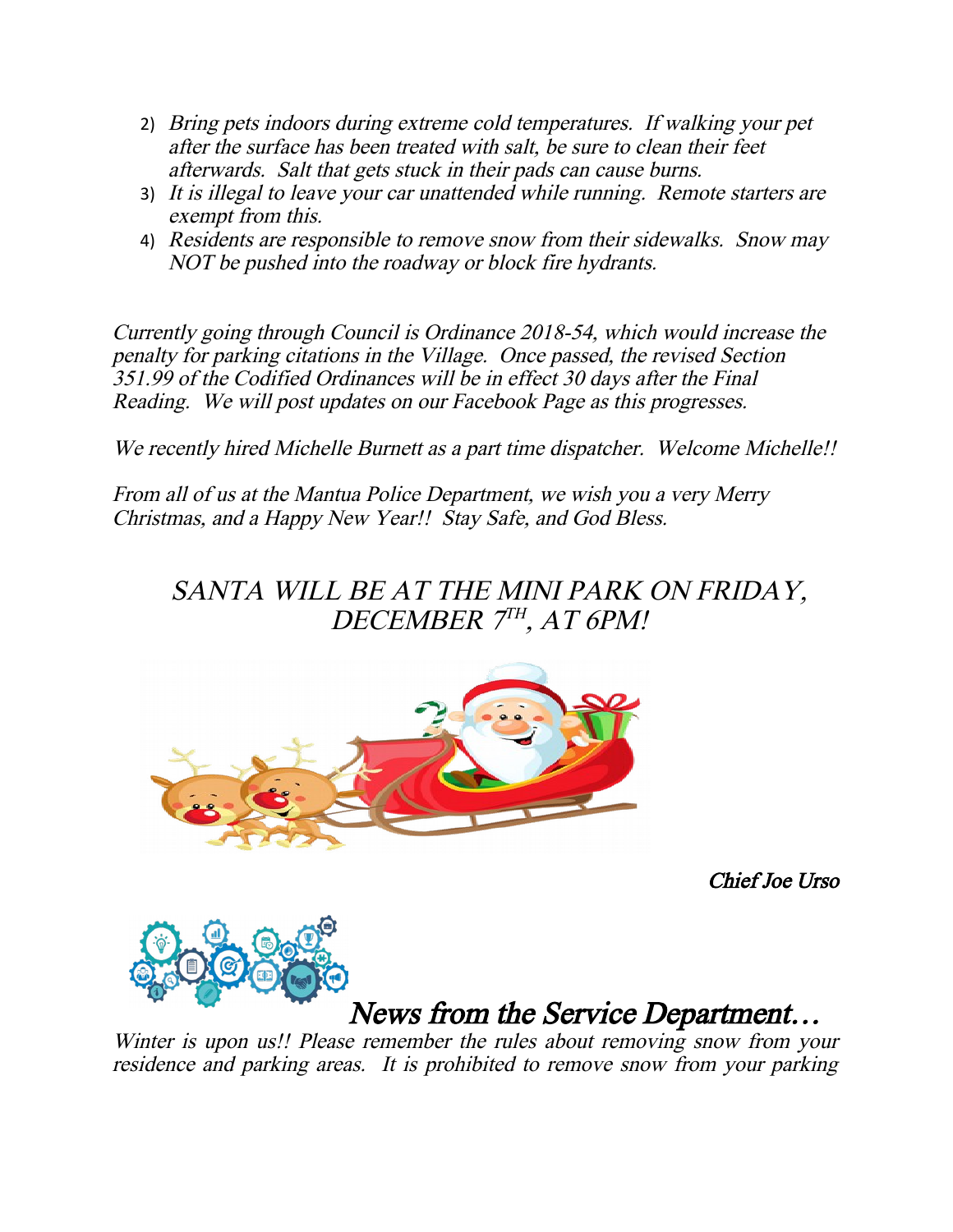areas and driveways into the Village streets or across Village streets. You may need to remind contractors that you hire of this as well.

When piling snow on street corners and tree lawns it must be only to the height that it would not obstruct the view of motorists and pedestrians using the streets. Please help us to help you!!

Before winter settles in too deeply, please remember to remove all of your summer flowers and plantings from the cemetery. The Service Department staff and the Cemetery Board work very hard to keep the cemetery in top notch shape. Let's all do our own little part to keep our loved ones' resting places looking their best. One more note for winter, please take precautions to ensure your pipes don't freeze. One trick during a cold snap is to open your sink cabinets so that heat is getting in to the pipes underneath. If you are still concerned you can leave the faucet dripping very slowly. Running water won't freeze easily. If you have uninsulated pipes in the garage or basement you may want to put a space heater on low during the coldest days and nights.

### Helpful Fat, Oil and Grease (FOG) practices for residents

Grease is frequently poured down the sink drain because the warm oils are liquid and can be poured. It may not appear to be harmful but as the liquid cools, the grease solidifies and causes buildup inside the pipes, becoming a hardened mass. The buildup restricts the flow of sewage and clogs the pipes. The implications can be:

- Raw Sewage backing up into your home
- A call for a plumber
- An unpleasant and expensive cleanup at your expense
- Raw sewage overflowing into parks, yards and streets
- Potential contact with disease-causing organisms

#### The easiest thing you can do is keep grease out of the sewer system in the first place.

- Never pour grease, oil, syrup, flour or batter down the sink or into the toilet
- Flour mixed with water creates a glue that can cause blockages
- Do not put food scraps down the garbage disposal. These units only shred solid material into smaller pieces and don not prevent grease from going down the drain.
- Use a strainer in the sink to catch food scraps and other solids
- The Wastewater Department recommends allowing oils, sauces and gravies to cool before scraping into a plastic bag and then disposing of in your trash can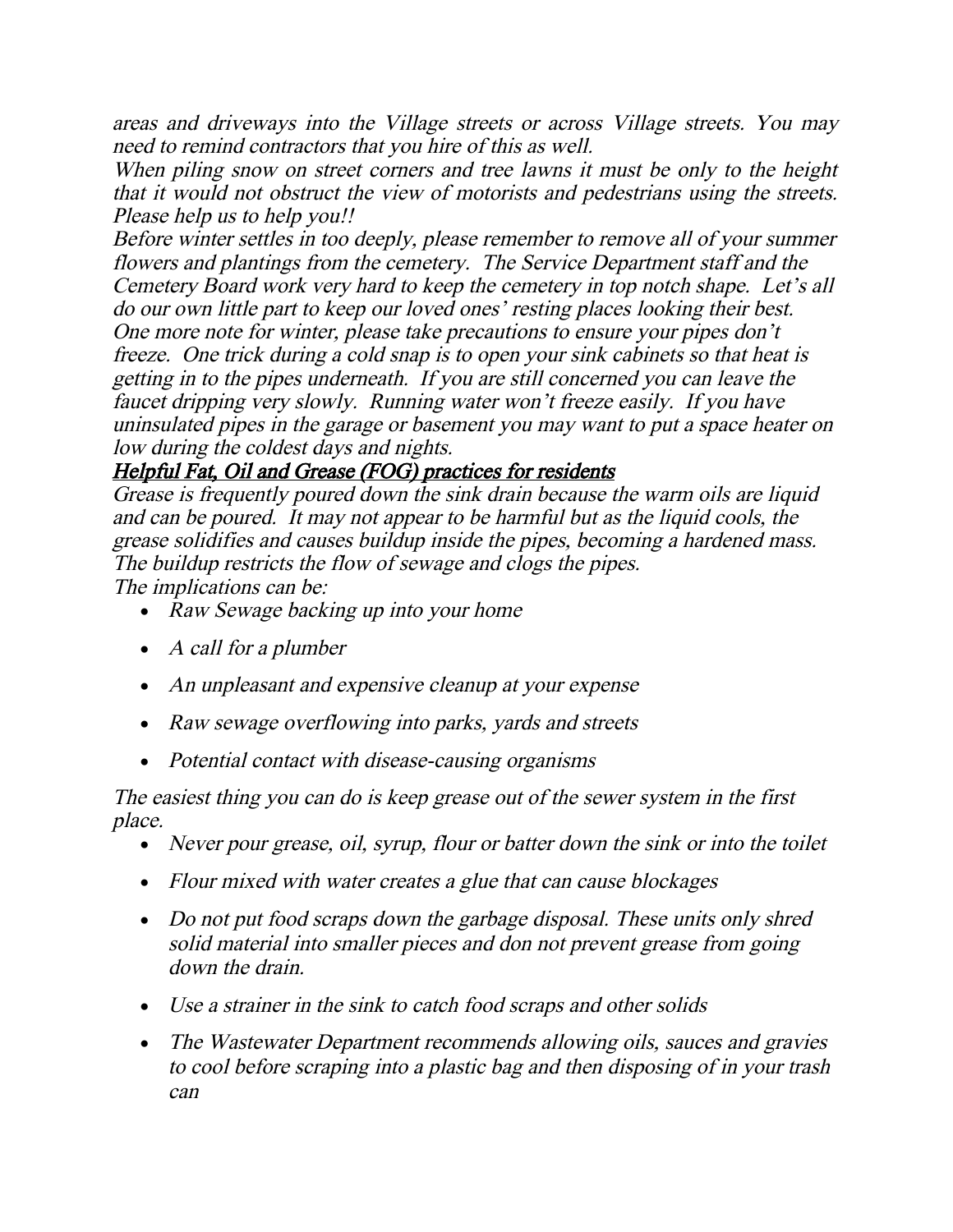Don't forget that during the winter the trails are great for cross country skiing and snow shoeing. The Headwaters Trail runs for a total of 8 miles from Mantua to Garrettsville. It follows the old Cleveland-Mahoning Railroad line. The trail is 8 foot wide and nicely shaded and maintained for most of its length. The Glacial-Esker Trail starts behind the water plant and winds through the woods alongside the Cuyahoga River. Several overlooks line the trail and allow a nice spot to relax and enjoy the surrounding wetlands and forest. Both trails have plenty of available parking.

Lastly, the best way to stay up to date as emergency situations arise is to sign up for our emergency alert system. You will be able to choose between text messages, e-mails or voice calls to receive the updates. The easiest way to sign up is to go to the AMG Alerts link on the Village's website www.mantuavillage.com. This will allow you to enter all of your most current information. If you cannot get to a computer, call the Village Hall and we will help you through the process. Our phone number is 330-274-8776 Ext. 150. Sign up is optional, however this is the way the Village can best stay in touch with its residents and businesses. Have a Safe and Joyous Holiday Season,

John, Dave, Kenny and Chelsea, Village of Mantua Service Department



The Hillside Cemetery Mausoleum and grounds continued receiving upgrades this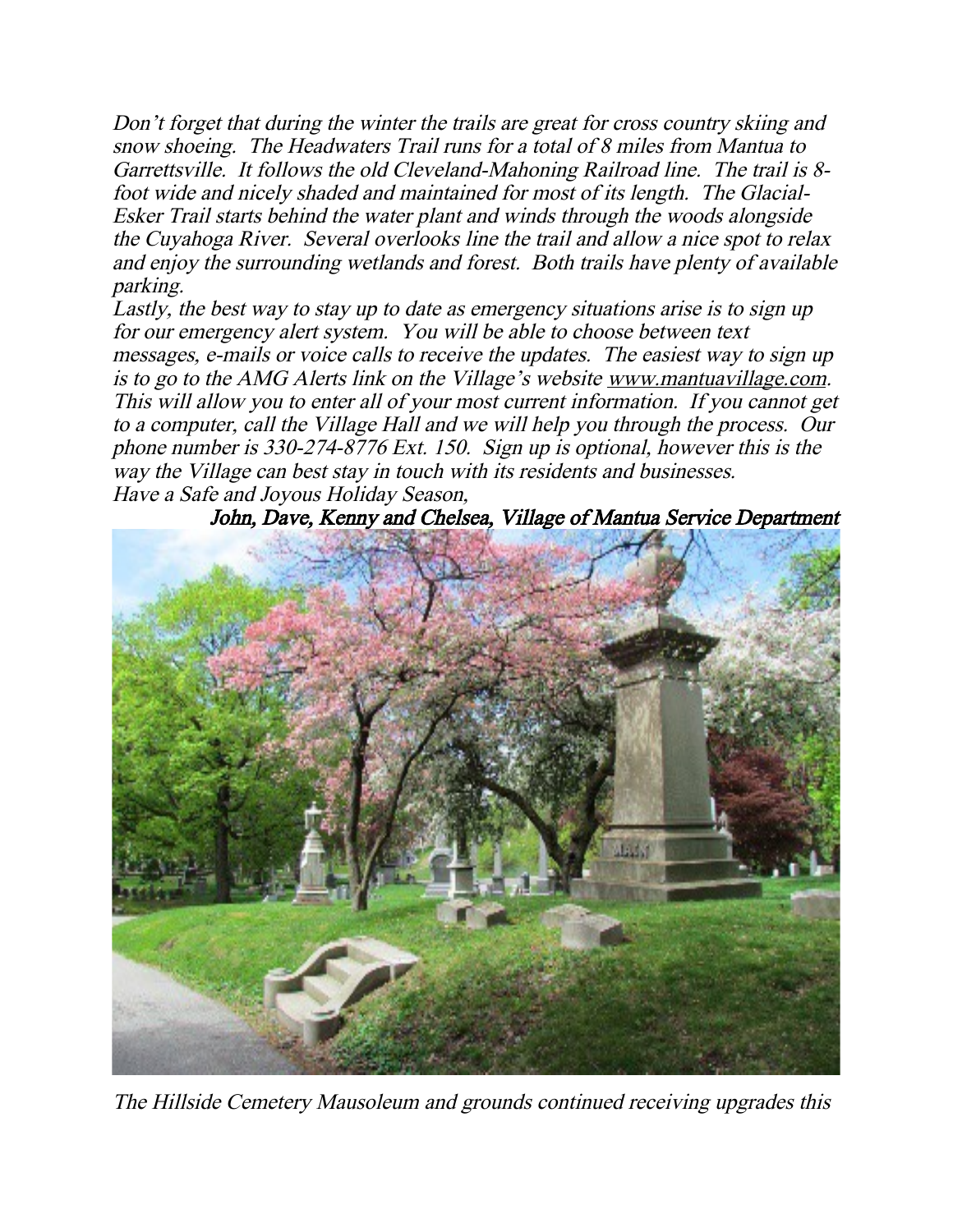past summer. Several dead trees were removed and a lot of maintenance issues were addressed in the Mausoleum. As we head into the winter season, please remove any spring/summer decorations to make room for holiday arrangements on the graves. If anyone is interested in lending a helping hand with planting or watering the graves throughout the summer, please contact one of the board members. Extending warm wishes for a safe and happy holiday season.

#### **Patty**

Claude Hopkins Cookie Vanek



**Leventry** 

## News from DMRC…

#### MANTUA POP-UP ARTISTS' MARKET

Downtown Mantua Revitalization opened a temporary art store—this year named the Mantua Pop-Up Artists' Market. Located again at 10676 Main Street in Mantua Village, the shop expanded to include both sides of the property, allowing more space to display more work by local artists. The shop officially opened Saturday November 10, 2018 and will remain open on Thursday, Friday, Saturday and Sundays through December 23. Besides art, this year through generous grants from the Ohio Arts Council and the Portage Foundation, DMRC instituted a series of free events on Saturdays and Sundays to be offered through the Market. Sandy Kreisman, the event coordinator, planned a program of events including Decorating with natural materials, a professional story-teller, walk in craft days, photographing Christmas lights at night, a Poetry Day with Ohio's Poet Laureate in attendance, and artists' demonstrations among others. The art, of course, is available for purchase at a wide range of prices. Art makes thoughtful gifts for Christmas and helps support the artists.

#### TRAILS AND TRAILS…

DMRC celebrates with the Village of Mantua the completion of the Buchert Park Walking Path. The asphalt trail follows the river from the Headwaters Trailhead at the bridge, snakes behind Mantaline and Buchert Park and ends at the canoe/kayak input area. The path was financed from an ODNR Recreational Trails Grant with DMRC having donated the matching funds. We'd like to see more trail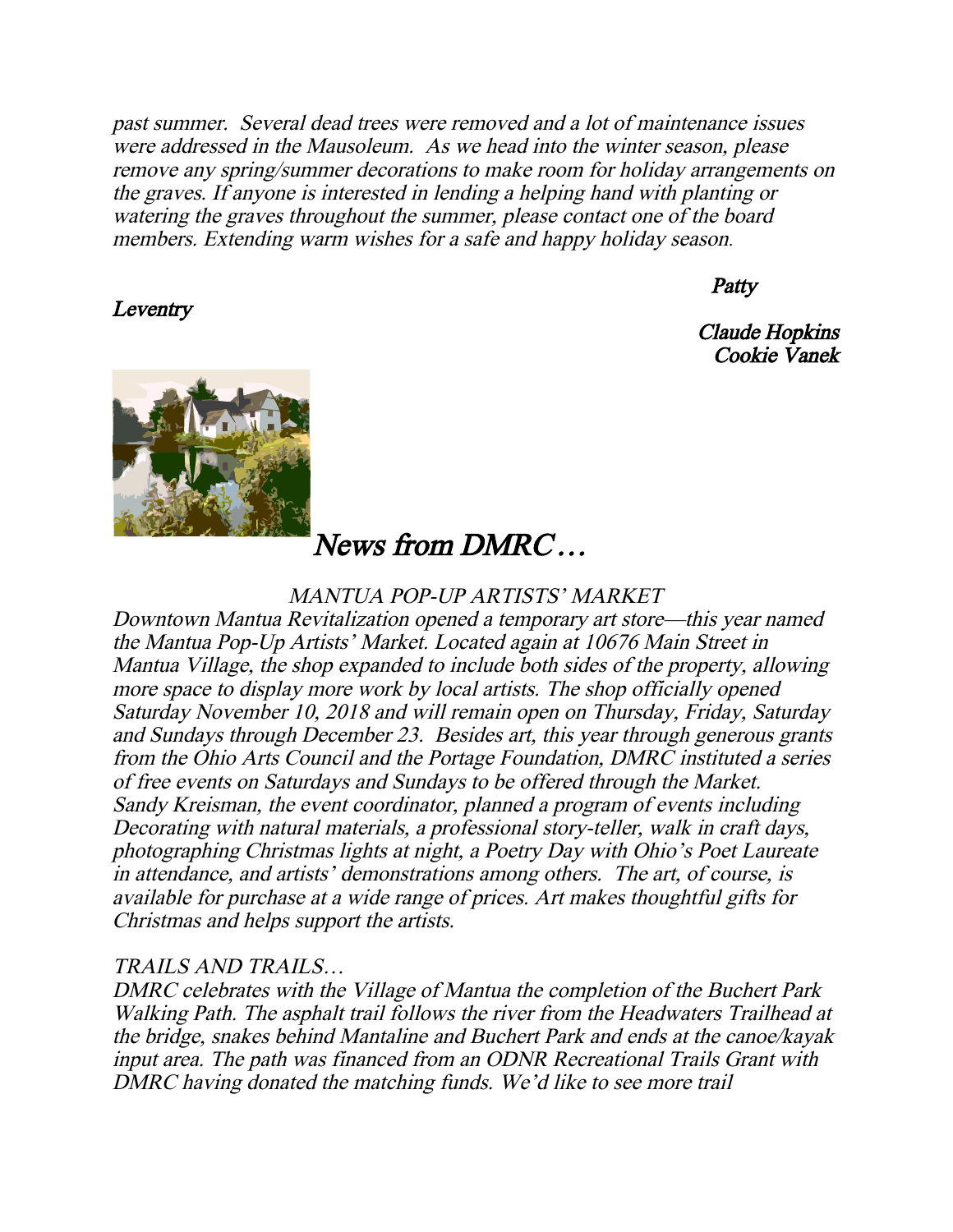added throughout the park area. On July 14, 2018, Mantua was officially designated as a Buckeye Trail Town. When you see our hiking guests in the Village, make them welcome. DMRC is happy to announce that Portage Parks Division has received a grant to create an exit from the Headwaters Trail to Mennonite Road near Mantua Center Road. Trail users travelling west of the Village find themselves blocked from leaving the trail. The grant will allow Portage Parks to build either a tunnel under the road or a ramp to exit the trail. This project is an important step in the process of connecting the Headwaters Trail to the trails of Aurora and beyond. We welcome new members, Friends and volunteers. Check out our website at www.revitalizemantua.org .

#### DMRC Secretary Susan Steinberg



Christmas in Mantua! A time of giving and Christ Lutheran Church is been busy sharing with the Portage County community for the holidays.

Our monthly free Loaves and Fishes Community meal in November was held on November  $19<sup>th</sup>$  with all the usual holiday foods, turkey, dressing, pies etc. This is the  $10<sup>th</sup>$  year celebration for this ministry! The Christmas meal held on December  $17<sup>th</sup>$  will also be a special meal to celebrate Christmas. All are welcome to join us every month on the  $3<sup>rd</sup>$  Monday of the month as the sharing continues throughout the year.

Our ladies have been especially busy supporting the Family  $\&$  Community Services, Inc. providing 25 "Blessing Bags" to be given for the women and children of Miller Community House in Kent, OH and homeless male veterans living at the Freedom House. We were excited to hear that they will be opening a new facility for homeless female veterans next year. Family and Community Services is located at 705 Oakwood Street, Suite 221 in Ravenna and serves all of Portage County. Their website is fcsohio.org.

Our Christmas collection for the 4C's ("Crestwood Coalition for Community Care") food pantry is 115 cans of fruit for Christmas Baskets! We have a year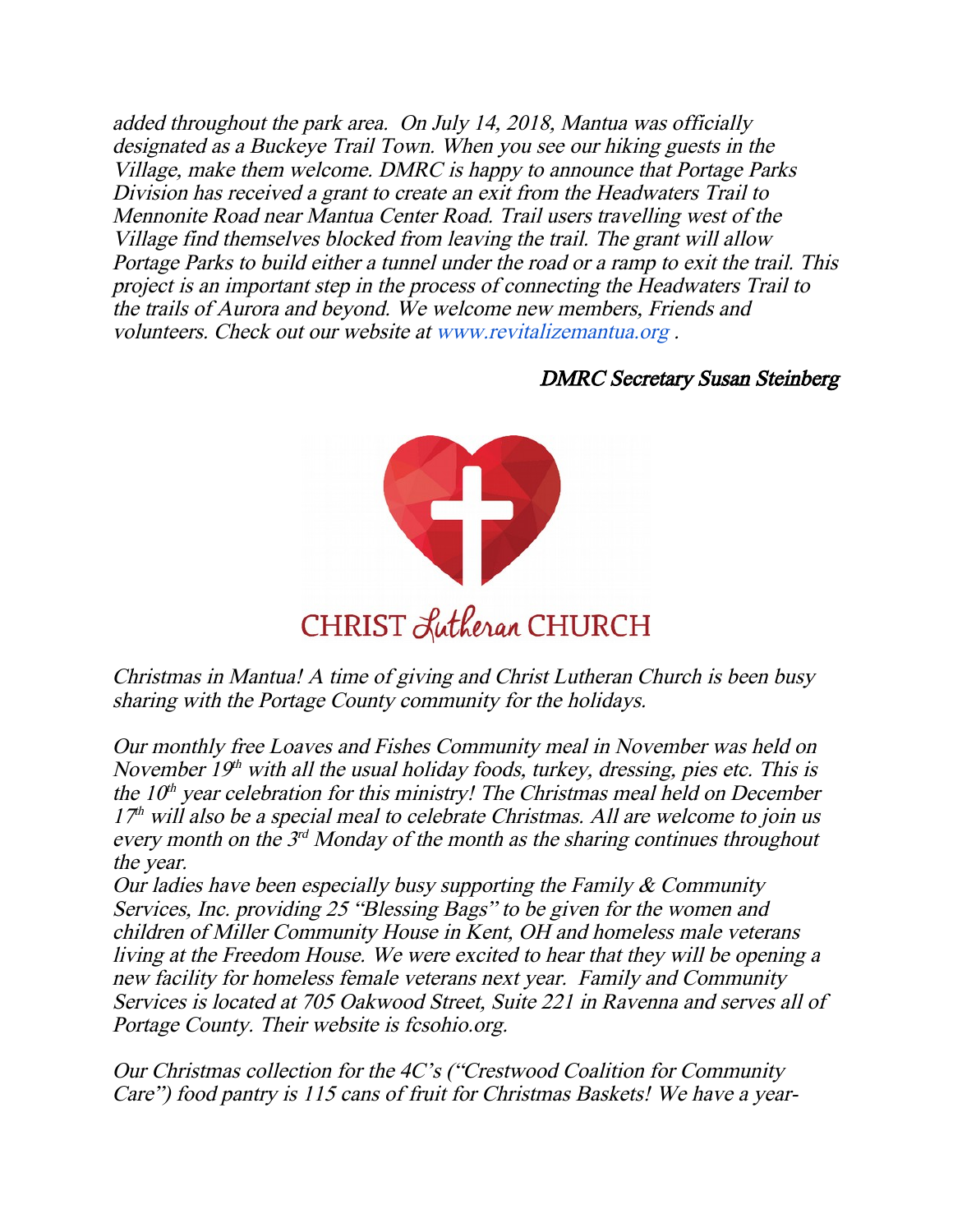round collection for this food pantry located in the Hilltop Christian Church, but we enjoy the challenge of a special collection at Christmas time.

We have also joined in the Kids Weekend Meals that provides weekend meals for families in our Crestwood School community. For the Christmas season we will be participating in the Christmas Bag giveaways that will provide a complete meal for the holiday. This is a community ministry based at the Mantua Center Church.

The community is also invited to our Wednesday in the Word Community Bible Study led by Pastor Dan Esala every Wednesday at 10 am in the fellowship hall at the church located at 10827 N. Main Street, Mantua.

If you don't have a church home and would like to join us for one of our Christmas Eve candlelight services they will be held on Monday, December  $24<sup>th</sup>$  at 5:30 pm and 7:30 pm. We would consider it an honor to have you join us as we celebrate Jesus Birthday!

Celia Esala



From the American Legion…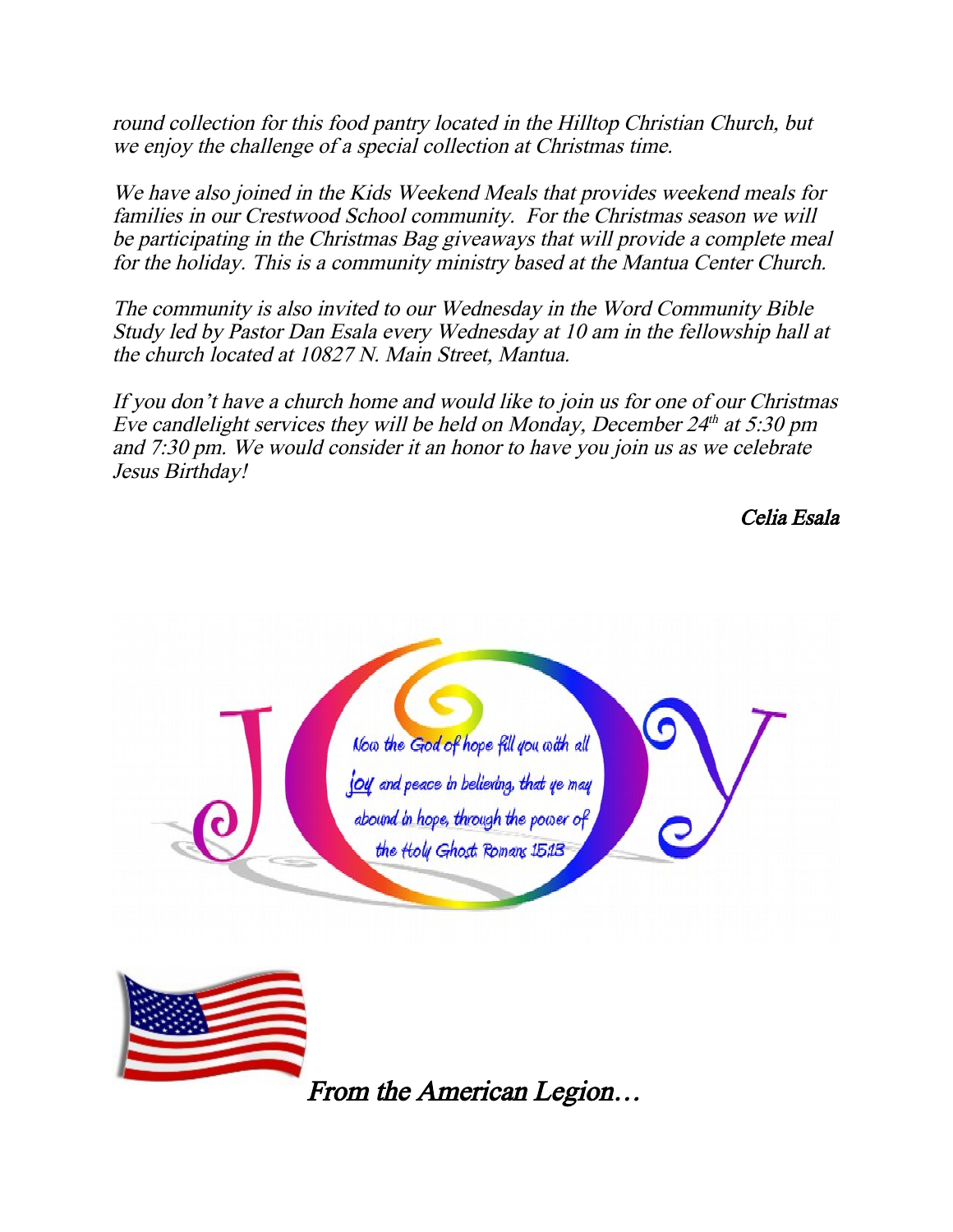On Friday, November 9th, members of Mantua Post 193 and Auxiliary Unit 193 joined the students and staff of Crestwood Primary and Intermediate School for their Veterans Day Programs. All the students did a wonderful job and they put the "P" in patriotism. The teachers also deserve thanks for the work they did and do each day with the students and all the preparation for the programs. We have been invited to the schools for a number of years and we always look forward to receiving the invitations.

 Our next soup supper will be held on Friday, December 7th, at the Mantua Center School beginning at 6 P.M. until around 7 P.M. Show up a little early to visit with your friends and neighbors. In January, the date will be Friday, January 4th, February will be Friday, February 1st and in March, Friday, March 1st. Thanks for your support!

Merry Christmas and a Happy and Healthy New Year to everyone!

John Kowalchik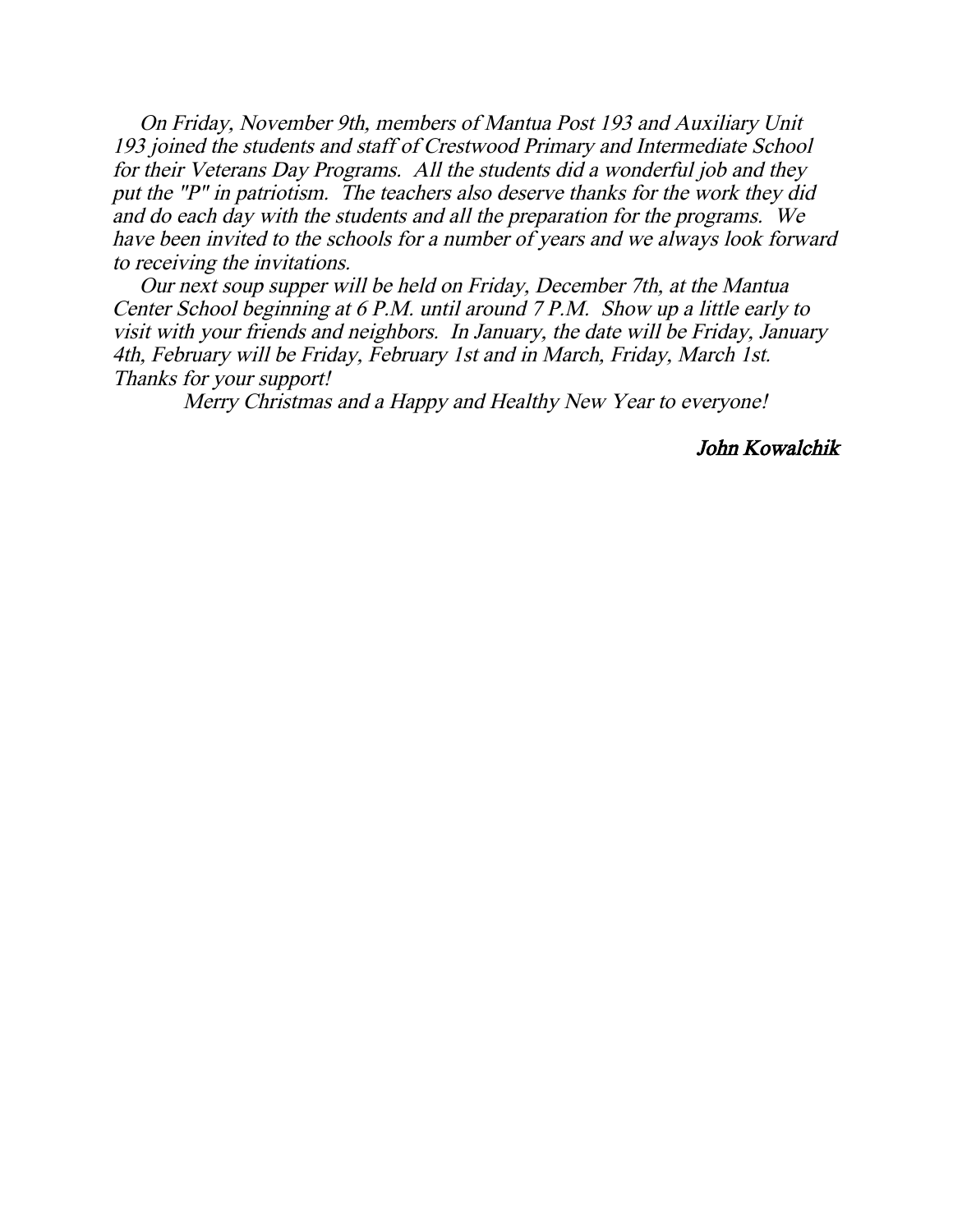

In recognition

of Breast Cancer Awareness month in October, the crew at F & S Automotive, Inc in Mantua wanted to recognize the individuals and families that were affected by breast cancer, personally knowing that many of the friends and families of  $F \& S$ Automotive have been affected by this terrible illness we want everyone to know we care and that our prayers are with you. Getting to wear our Pink "Towing for A Cure" T-shirts made us feel proud to show our concern and desire to continue to bring awareness to combat this disease.

As the Holidays approach, we want to say a very special thank you to all our customers including both those who have been with us for the 51 years we have been in business as well as those who continue to be added to our customer list. We are proud to be of service to you all.

Dean A. Stebbins, Sr.& Staff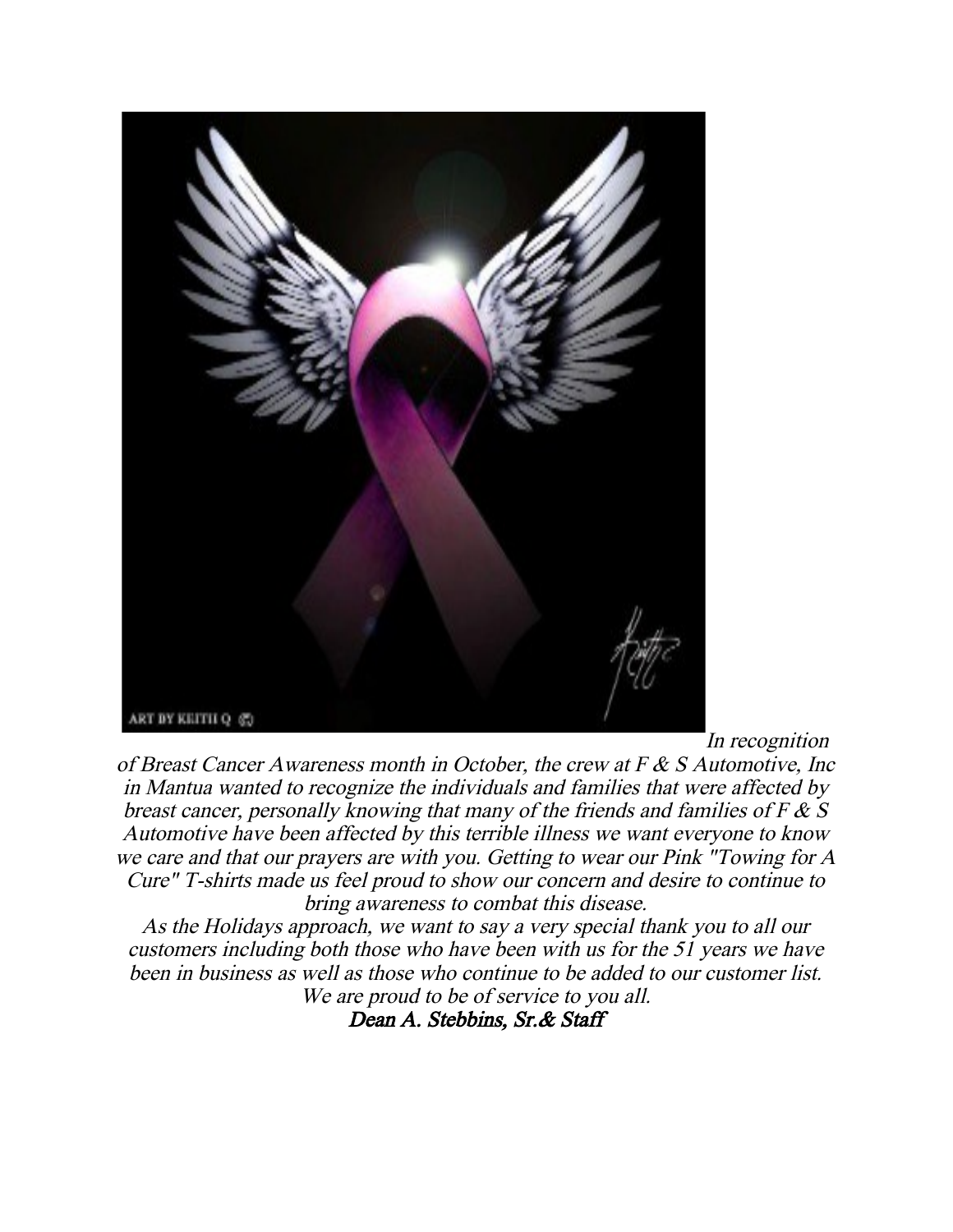

# Upcoming Construction Projects for 2018 & 2019

We recently completed a phase of the West Prospect Street drainage improvements from Cemetery Drive to Elm Street. Part of the project replaced an outfall pipe that was collapsed. The project was funded by a grant from the Ohio Public Works Commission (OPWC) and local share from the Village. Part of the local share is from the Road Levy fund.

Lamb Paving recently completed the asphalt trail through Buchert Park along the edge of the river from the bridge at Prospect to the canoe take out south of the High Street bridge across from the Service Department garage. The trail ties into the adjacent parking lots and added 6 ADA access parking stalls at 3 locations. The project was funded by a grant from the Ohio Department of Natural Resources (ODNR) Nature Works grant program and local share from a donation from the Downtown Mantua Revitalization Committee (DMRC). There is now one-half mile of asphalt trail from the parking area west of McDonalds to the canoe take out.

The Village was recently successful in obtaining a \$300,000 grant and \$150,000 zero interest loan to install a new cap on the Water Reservoir on Reservoir Drive. Construction will start in the summer of 2019.

ODOT will be milling and overlaying SR 44 in the Summer of 2019.

Brian Rogers

I wish all a very happy and healthy holiday season! Enjoy family and friends during this joyous time! Remember all the blessings we have and pray for those who may need strength and direction. It is a busy time of year so we must take time for ourselves and destress and take in all the beauty and grace God has put in our lives!